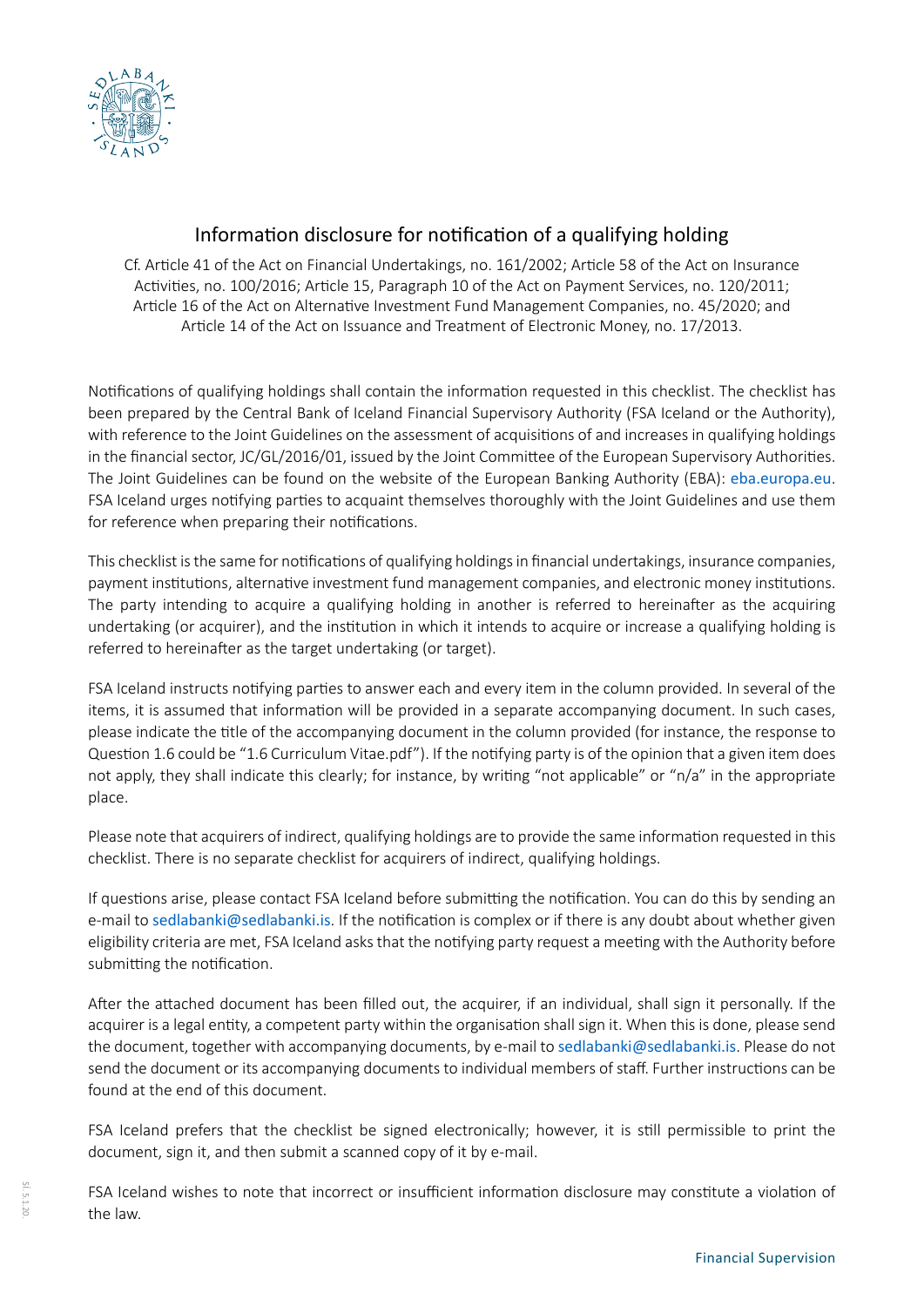# 1. Information on the proposted acquirer

*If the proposed acquirer is an individual, please answer Items 1.1-1.7 and omit Items 1.8-1.15 and 1.19- 1.27. If the proposed acquirer is a legal entity, please omit Items 1.1-1.7 and answer Items 1.8-1.27 instead.*

| $1.1\,$ |                                                                                                                                                                                                                                                                                                                                                                                                                                                                                                                            |
|---------|----------------------------------------------------------------------------------------------------------------------------------------------------------------------------------------------------------------------------------------------------------------------------------------------------------------------------------------------------------------------------------------------------------------------------------------------------------------------------------------------------------------------------|
| 1.2     |                                                                                                                                                                                                                                                                                                                                                                                                                                                                                                                            |
| 1.3     |                                                                                                                                                                                                                                                                                                                                                                                                                                                                                                                            |
| 1.4     | Legal address and place of stay, if different from the legal address                                                                                                                                                                                                                                                                                                                                                                                                                                                       |
| 1.5     |                                                                                                                                                                                                                                                                                                                                                                                                                                                                                                                            |
| 1.6     | Detailed curriculum vitae, including the following information:<br>• Formal education and/or occupational training<br>• Previous employment.<br>• Positions currently or previously held, including management positions<br>• For positions held in the past ten (10) years, the description in the curriculum vitae shall specify the person's sphere of responsibility and<br>decision-making authority within the organisation, as well as the parts of the organisation's activities subject to the person's direction |
| 1.7     | A copy of the proposed acquirer's official identification, such as a passport<br>See enclosure no. _______________________________                                                                                                                                                                                                                                                                                                                                                                                         |
| 1.8     |                                                                                                                                                                                                                                                                                                                                                                                                                                                                                                                            |
| 1.9     |                                                                                                                                                                                                                                                                                                                                                                                                                                                                                                                            |
|         | 1.10 The acquirer's registered address and principal place of business (if different from the registered address)                                                                                                                                                                                                                                                                                                                                                                                                          |
|         | 1.11 Telephone number (main number) and e-mail address                                                                                                                                                                                                                                                                                                                                                                                                                                                                     |
|         |                                                                                                                                                                                                                                                                                                                                                                                                                                                                                                                            |
|         |                                                                                                                                                                                                                                                                                                                                                                                                                                                                                                                            |
|         | 1.14 Legal entity identifier (LEI) number, if any                                                                                                                                                                                                                                                                                                                                                                                                                                                                          |
|         | 1.15 A certificate from the Enterprise Register or a comparable certificate issued by a foreign authority                                                                                                                                                                                                                                                                                                                                                                                                                  |
|         | 1.16 Name, title, direct telephone number, and e-mail address of FSA Iceland's contact person with the acquiring under-<br>taking<br>It is requested that the proposed acquirer designate a contact person from among its employees, even if a lawyer will oversee the preparation of<br>the notification to FSA Iceland                                                                                                                                                                                                   |
|         |                                                                                                                                                                                                                                                                                                                                                                                                                                                                                                                            |
|         |                                                                                                                                                                                                                                                                                                                                                                                                                                                                                                                            |
|         |                                                                                                                                                                                                                                                                                                                                                                                                                                                                                                                            |
|         |                                                                                                                                                                                                                                                                                                                                                                                                                                                                                                                            |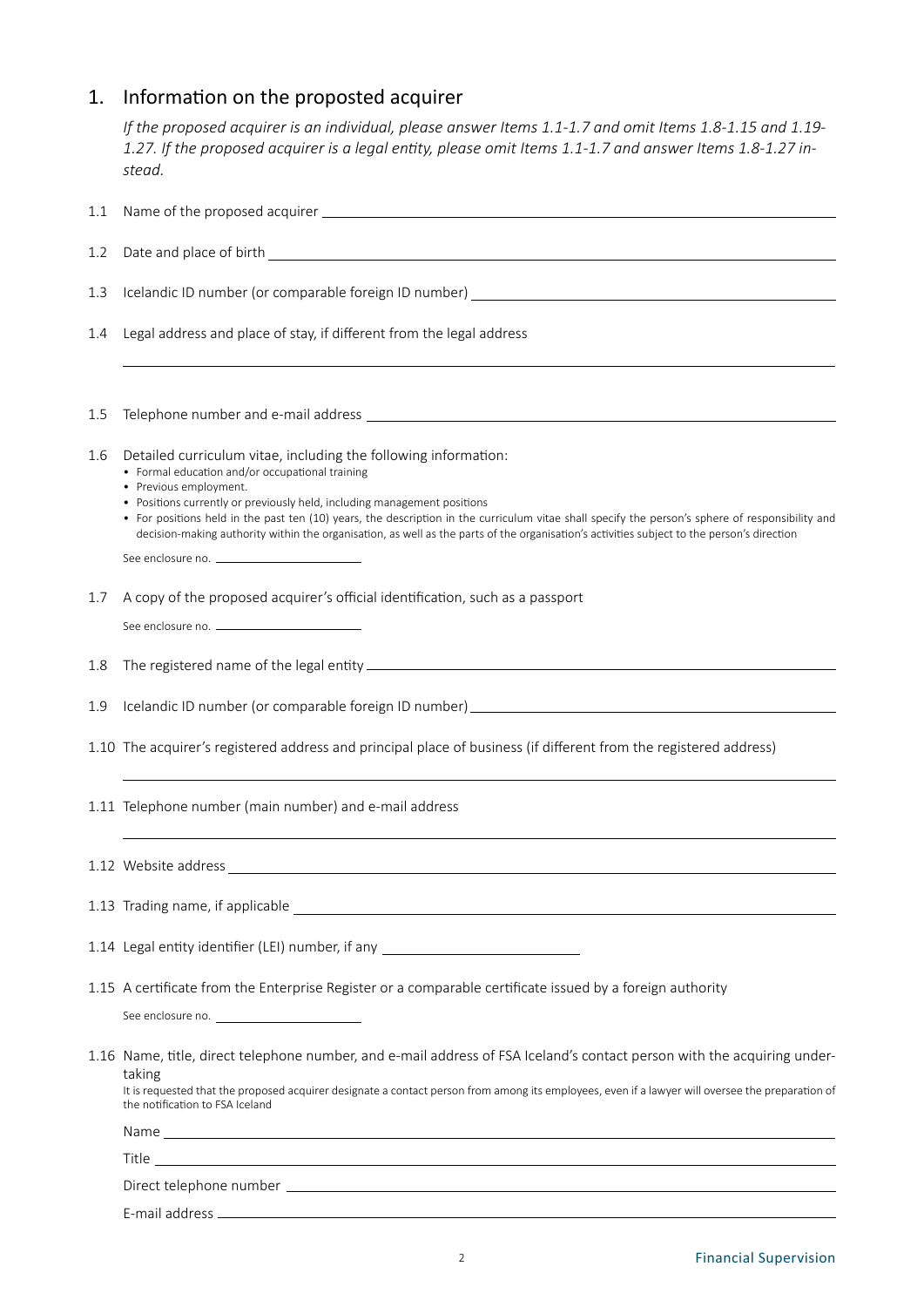### 1.17 A brief description of the proposed acquirer's business activities

See enclosure no.

1.18 An exhaustive list of all individuals who effectively direct the proposed acquirer's activities

E. Effectively direct. At a minimum, the names of Board members and managing directors must be given. If management is in the hands of more than one person, all names must be provided.

For each individual on the list, the following information shall be included:

- Name
- Date and place of birth
- Icelandic ID number (or comparable foreign ID number)
- Address
- Telephone number and e-mail address
- Nationality
- A copy of official identification, such as a passport
- Detailed curriculum vitae, including the following information:
	- o Formal education and/or occupational training
	- o Previous positions and length of the employment relationship
	- o Other positions currently or previously held, including board memberships
	- o Information on the person's experience with financial operations

See enclosure no.

### 1.19 Information shall be provided on

a) the proposed acquirer's direct shareholders/guarantee capital holders who will, following the proposed acquisition, own indirectly, through the notifying party, at least 0.5% of share capital, guarantee capital, or voting rights in the target undertaking

Example: If the proposed acquirer will acquire a 100% stake in the target undertaking, information shall be provided on those who own voting rights or share capital amounting to 0.5% or more in the proposed acquirer. If the proposed acquirer will acquire a 50% stake, information shall be provided on those who own 1% or more; if the proposed acquirer will acquire a 10% stake, information shall be provided on those who own 5% or more; and so forth.

- b) direct shareholders/guarantee capital owners of the proposed acquirer who exercises significant influence over the proposed acquirer's management
- c) indirect shareholders/guarantee capital owners through entities listed in Items (a) and (b), up to the parent company level

The information shall satisfy the following conditions:

- The information shall be current and correct as of the date of the notification
- The information shall be submitted electronically in an Excel document that includes the following:
	- o the number of outstanding shares,
	- o the names of shareholders,
	- o shares owned by each (itemised by share class, if applicable),
	- o the proportional holding owned by each shareholder,
	- · (If any shareholder's voting rights are greater or less than is indicated by their share in outstanding share capital, this should be stated explicitly.)

See enclosure no.

FSA Iceland emphasises that if an indirect qualifying holding is created in a target undertaking, the indirect owner of the qualifying holding must submit a separate notification of the qualifying holding.

A discussion of when an indirect qualifying holding is created can be found in Annex II of the Joint Guidelines referred to in the introduction. If questions arise, please contact FSA Iceland.

1.20 Is any shareholder/guarantee capital owner considered the beneficial owner of the proposed acquirer?

The term beneficial owner is defined in Article 3, Paragraph 1, Item 13 of the Act on Measures Against Money Laundering and Terrorist Financing, no. 140/2018, and this definition shall be used as a basis for the submittal.



□ Yes, see enclosure no. <u></u>

1.21 With reference to the information provided in 1.19: To the best of the proposed acquirer's knowledge, have shareholders made a shareholder agreement among themselves, or do they act in concert in the sense of Article 1(a), Paragraph 1, Item 25 of the Act on Financial Undertakings?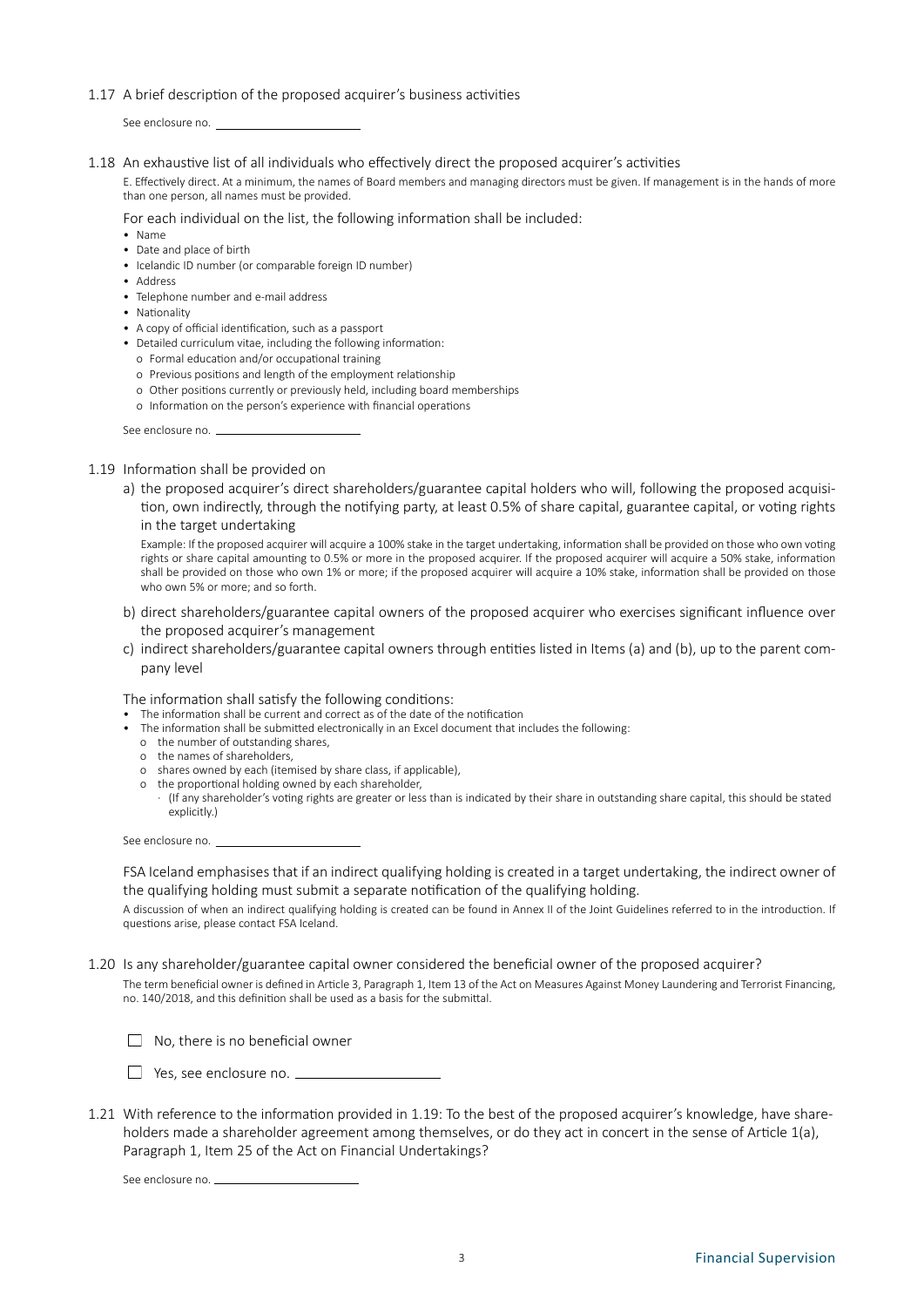*If the proposed acquirer is a fund, please answer questions 1.22-1.23.*

*It should be noted that fund management companies that own a qualifying holding and, as applicable, undertakings in a chain between management companies and funds may be considered indirect owners of qualifying holdings. In case of doubt, please contact FSA Iceland.*

1.22 Information shall be provided on the names of all fund members entitled to at least 10% of the fund's assets, as well as their holdings, expressed as a percentage. Information on the beneficial owners of fund members shall also be provided

If fewer than five entities are entitled to 10% of the fund's assets, information shall always be provided on the five largest fund members and their beneficial owners.

Please note that in cases of a large share in the target undertaking, FSA Iceland may request further documentation.

| See enclosure no. |  |
|-------------------|--|
|                   |  |

1.23 Is the fund open-ended or closed?

| Open | Closed |
|------|--------|
|      |        |

*If the proposed acquirer is a trust that already exists or would result from the proposed acquisition, please answer questions 1.24-1.27.*

1.24 Specify all trustees who will manage assets according to the trust document and, if applicable, their respective shares in the distribution of income

See enclosure no.

1.25 Specify all individuals who are beneficial owners or settlors of the trust and, if applicable, their respective shares in the distribution of income

See enclosure no.

1.26 A copy of the trust document shall be provided, together with any annexes or ancillary agreements pertaining to the trust

See enclosure no.

1.27 The reason for using a trust shall be explained

See enclosure no.

### 2. Additional questions if the proposed acquirer is an individual

*Questions in this section may be omitted if the proposed acquirer is a legal entity*

- 2.1 As regards
	- i) the proposed acquirer, and

ii) all legal entities that the proposed acquirer has directed or controlled in the past ten (10) years

A person who is a managing director and/or a Board member is considered to direct the undertaking. A person is considered to control an undertaking if control as described in Article 1(a), Paragraph 1, Item 22 of the Act on Financial Undertakings exists.

the following information and documentation is requested:

a) Whether the individual has been found guilty in criminal proceedings or has entered into a settlement with a competent legal authority as a result of alleged punishable offences?

No PYes

b) Whether the proposed acquirer has been charged in a criminal case?

No P Yes

c) Whether the proposed acquirer has been designated a suspect by the police?

No Pres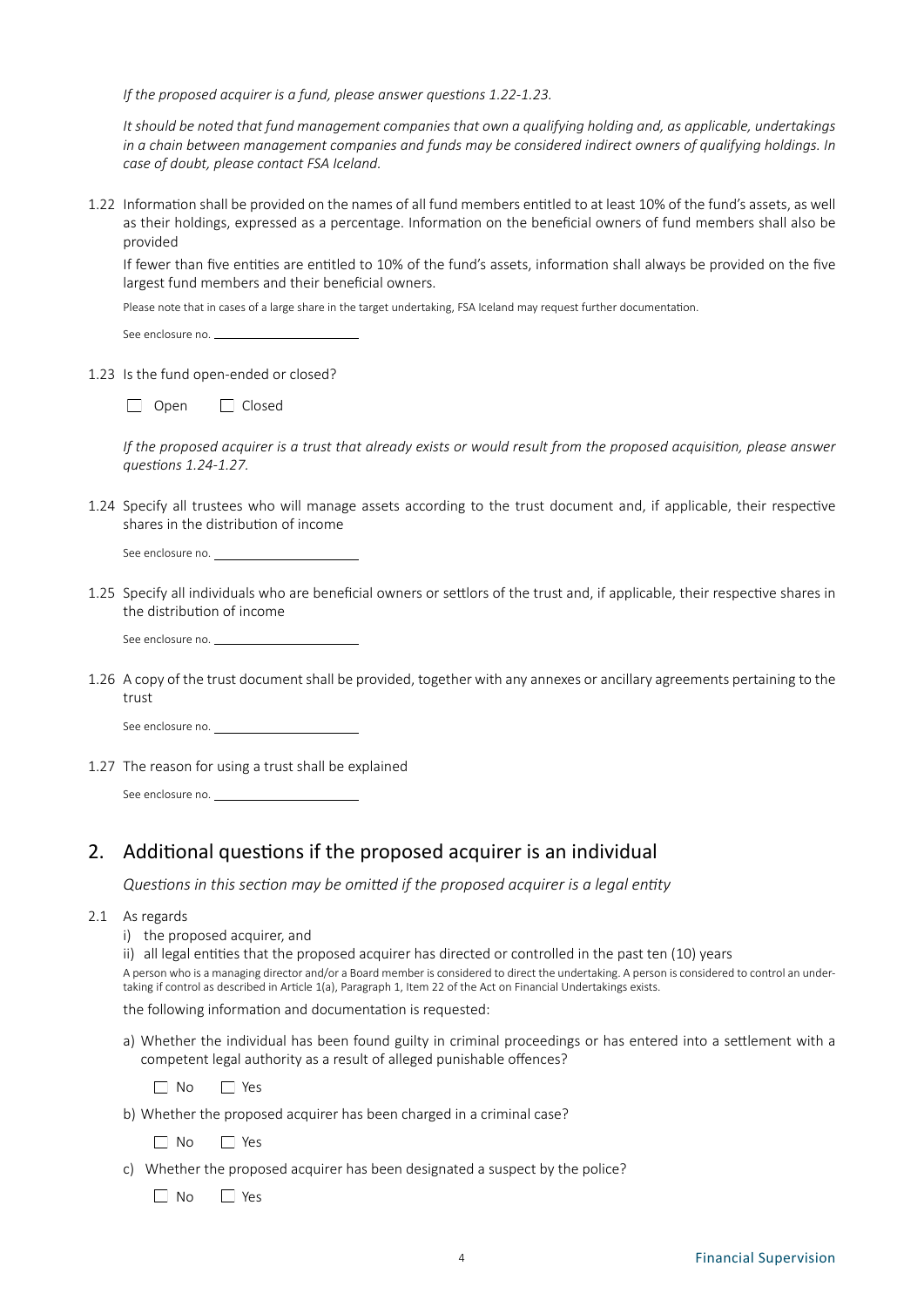d) Whether the proposed acquirer has been a party to an administrative case (including, but not limited to, cases initiated by tax authorities or financial supervisory authorities) centring on alleged violations of the law or of rules set on the basis of the law?

 $\Box$  No  $\Box$  Yes

e) Whether the proposed acquirer has been dismissed from the Board of a legal entity by a competent legal authority (i.e., a supervisory body) or has been prohibited by such a competent authority from holding a management position with a legal entity?

 $\Box$  No  $\Box$  Yes

f) Whether the proposed acquirer has been a party to civil proceedings before the courts (excluding conventional collections cases in which the proposed acquirer is the plaintiff)?

■ No ■ Yes

g) Whether the proposed acquirer has been declared bankrupt or granted a moratorium on payment, or has entered into a composition agreement, or whether a petition for any such measure has been filed?

No Yes

h) Whether a petition for distraint or other comparable enforcement proceedings has been filed against the proposed acquirer?

 $\Box$  No  $\Box$  Yes

i) Whether the proposed acquirer has applied for debt mitigation or undergone comparable financial restructuring?

 $\Box$  No  $\Box$  Já

j) Whether the proposed acquirer is on the default register maintained by Creditinfo Lánstraust hf. or a comparable foreign agency?

 $\Box$  No  $\Box$  Já

k) Whether the proposed acquirer has been refused a permit to conduct licensed operations or carry out licensed work, and whether such a permit has been revoked or invalidated?

■ No ■ Yes

l) Whether the proposed acquirer has been expelled from a professional body or association?

No PYes

m) Whether the proposed acquirer has been dismissed from employment, a position of trust, a fiduciary relationship, or other comparable position, or whether the proposed acquirer has been asked to resign from such a position?

 $\Box$  No  $\Box$  Yes

Please specify the legal entities/individuals that the answers cover (cf. i and ii above)

See enclosure no.

This information shall not be limited to incidents in Iceland but shall also include incidents taking place in other countries.

If the response to any item above is yes, detailed information shall be provided.

See enclosure no.

As regards the proposed acquirer personally, the information provided in Item (a) shall be supported with a copy of their criminal record, issued by the governmental authorities in the state where the proposed acquirer is domiciled.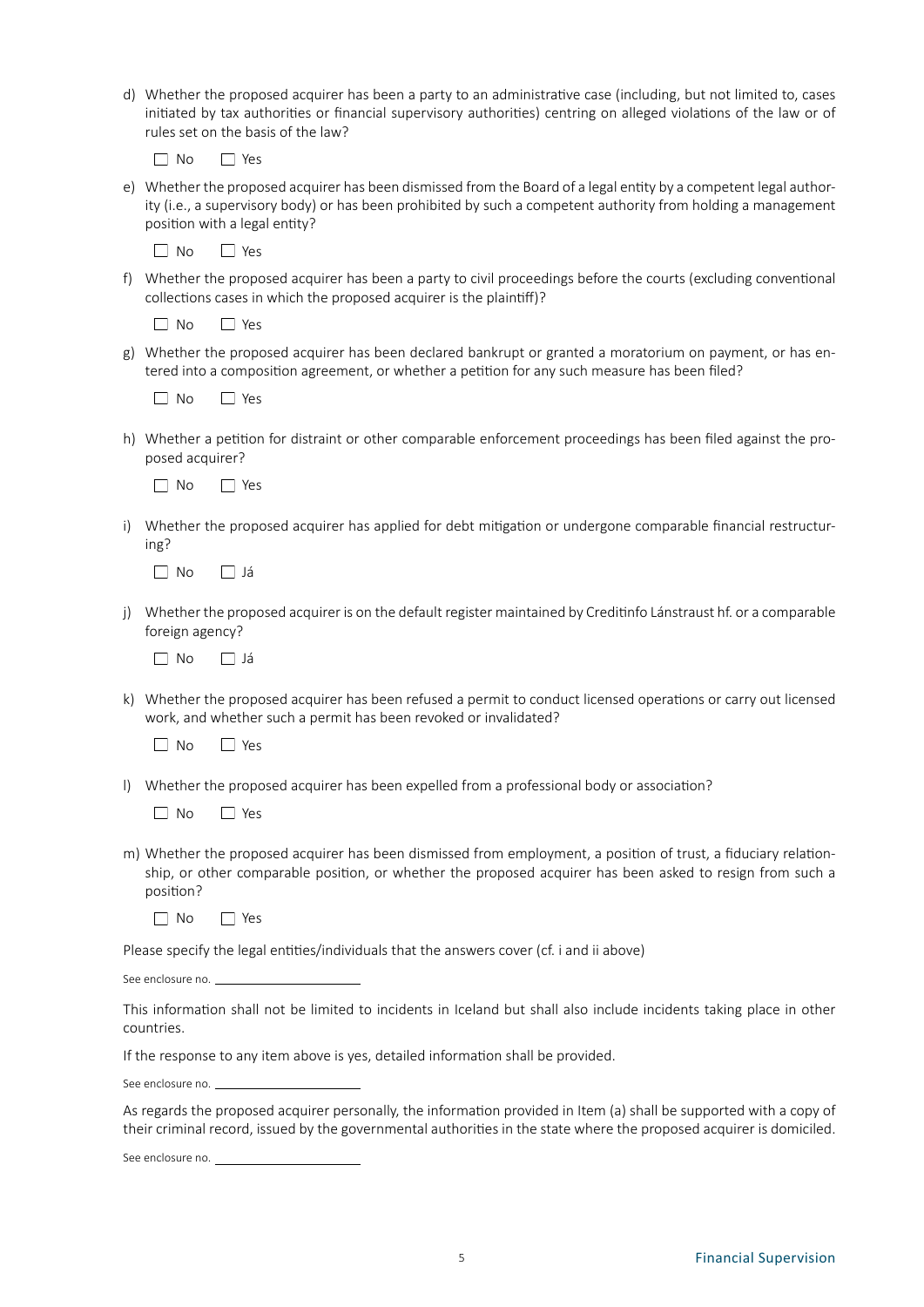2.2 Has another supvisory authority conducted an assessment of the proposed acquirer's reputation?

 $\Box$  No

Yes, see enclosure no.

- 2.3 The current business activities of the proposed acquirer shall be described thoroughly and exhaustively See enclosure no.
- 2.4 A list of the following shall be submitted:
	- a) the proposed acquirer's holdings in other undertakings if they represent at least 10% of share capital or voting rights,
	- b) undertakings in which the proposed acquirer sits on the Board or Executive Committee,
	- c) undertakings in which the proposed acquirer nominates candidates for the Board or Executive Committee

See enclosure no.

2.5 A description of the proposed acquirer's experience and knowledge of financial operations

See enclosure no.

2.6 Detailed information on the current financial position of the proposed acquirer, including:

Income for the last three years and the sources of such income,

liabilities and information on key creditors,

assets,

pledges of assets or other collateral rights attached to the proposed acquirer's assets, collateral rights that the proposed acquirer may own

A confirmation of this information shall be submitted; i.e., a copy of the tax return or an auditor's statement. If questions arise on how detailed the confirmation must be, please contact FSA Iceland.

See enclosure no.

2.7 Does the proposed acquirer have a credit rating?

No

Yes, see enclosure no.

- 2.8 Information on the financial position and credit rating, if available, of all undertakings controlled or directed by the proposed acquirer. Financial information refers to the most recent annual or interim financial statements of the undertakings in question
	- See enclosure no.
- 2.9 A description of the proposed acquirer's interests, financial or non-financial, vis-à-vis the following: Financial interests include interests relating to lending, guarantees, and pledges. Non-financial interests include blood relationships or close personal relationships.
	- a) other current shareholders in the target undertaking,
	- b) holders of voting rights in the target undertaking. As regards this item, the notifying party is advised explicitly to refer to Item 1-(f)-(2) on page 35 of the Joint Guidelines mentioned in the introduction,
	- c) board members or managers of the target undertaking,
	- d) the target undertaking and the consolidation to which it belongs.

See enclosure no.

2.10 Information on the proposed acquirer's other interests that could conflict with the interests of the target undertaking, together with possible resolutions of such conflicts of interests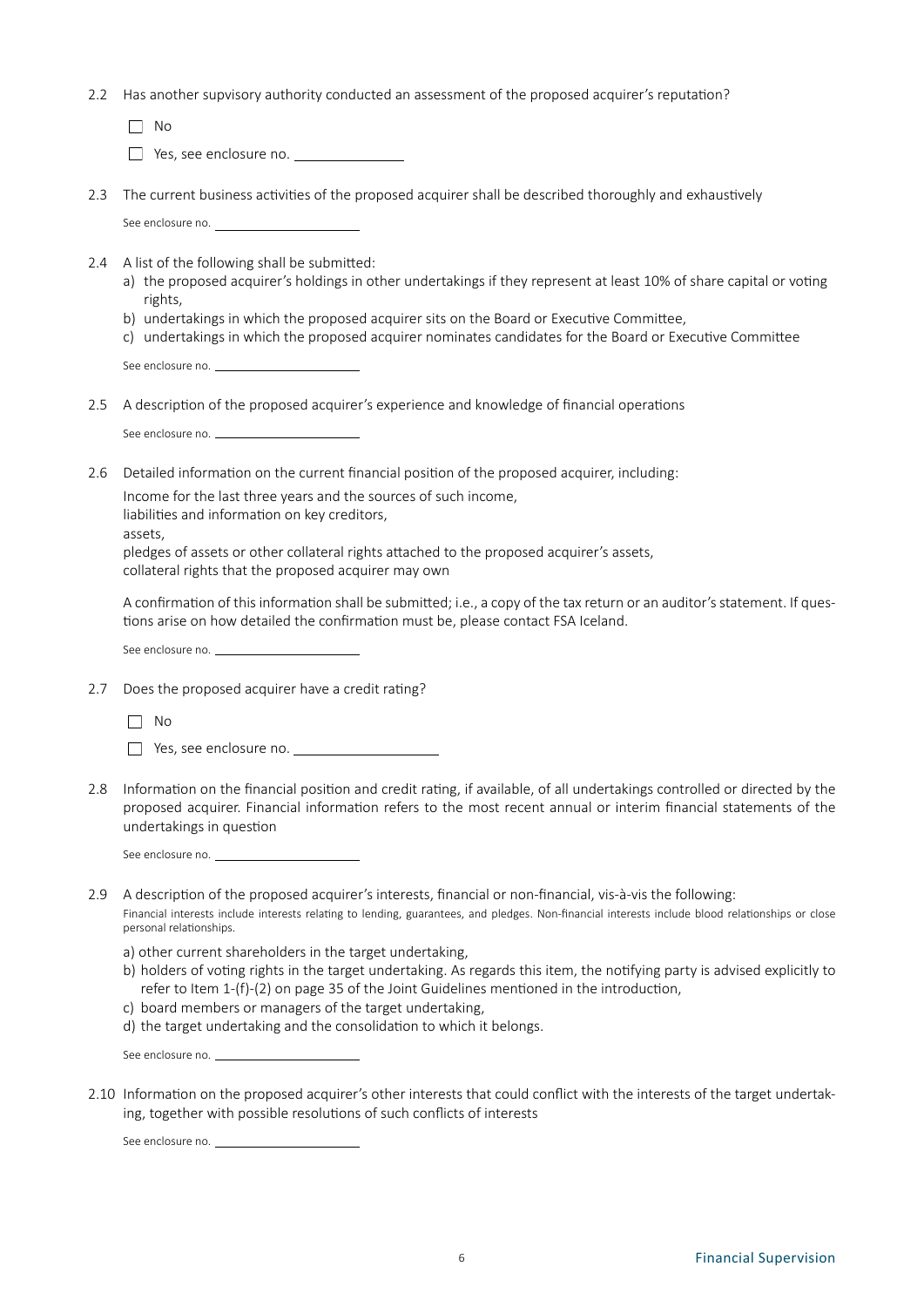2.11 Information on the proposed business relationship between the proposed acquirer and closely related parties, on the one hand, and the target undertaking, on the other

See enclosure no.

### 3. Additional questions if the proposed acquirer is a legal entity

*Questions in this section may be omitted if the proposed acquirer is an individual*

### 3.1 As regards

- i. the proposed acquirer,
- ii. all those who effectively direct the proposed acquirer's activities, E. Any person who effectively directs the business of the proposed acquirer. At a minimum, the names of Board members and managing directors must be given. If management is in the hands of more than one person, all names must be provided.
- iii. shareholders that own more than 10% of share capital, guarantee capital, or voting rights in the proposed acquirer or that exercise significant influence over the proposed acquirer's management; and
- iv. all undertakings that the proposed acquirer directs or controls

A person who is a managing director and/or a Board member is considered to direct the undertaking. A person is considered to control an undertaking if control as described in Article 1(a), Paragraph 1, Item 22 of the Act on Financial Undertakings exists.

the following information and documentation is requested:

a) Whether the individual has been found guilty in criminal proceedings or has entered into a settlement with a competent legal authority as a result of alleged punishable offences?

No Yes

- b) Whether the proposed acquirer has been charged in a criminal case?
	- No Yes
- c) Whether the proposed acquirer has been designated a suspect by the police?

No Yes

d) Whether the proposed acquirer has been a party to an administrative case (including, but not limited to, cases initiated by tax authorities or financial supervisory authorities) centring on alleged violations of the law or of rules set on the basis of the law?

 $\n  $\square$  No  $\square$  Yes$ 

e) Whether the proposed acquirer has been dismissed from the Board of a legal entity by a competent legal authority (i.e., a supervisory body) or has been prohibited by such a competent authority from holding a management position with a legal entity?

No Yes

f) Whether the proposed acquirer has been a party to civil proceedings before the courts (excluding conventional collections cases in which the proposed acquirer is the plaintiff)?



g) Whether the proposed acquirer has been declared bankrupt or granted a moratorium on payment, or has entered into a composition agreement, or whether a petition for any such measure has been filed?

□ No □ Yes

h) Whether a petition for distraint or other comparable enforcement proceedings has been filed against the proposed acquirer?

No PYes

i) Whether the proposed acquirer has applied for debt mitigation or undergone comparable financial restructuring?

 $\neg$  No  $\neg$  Yes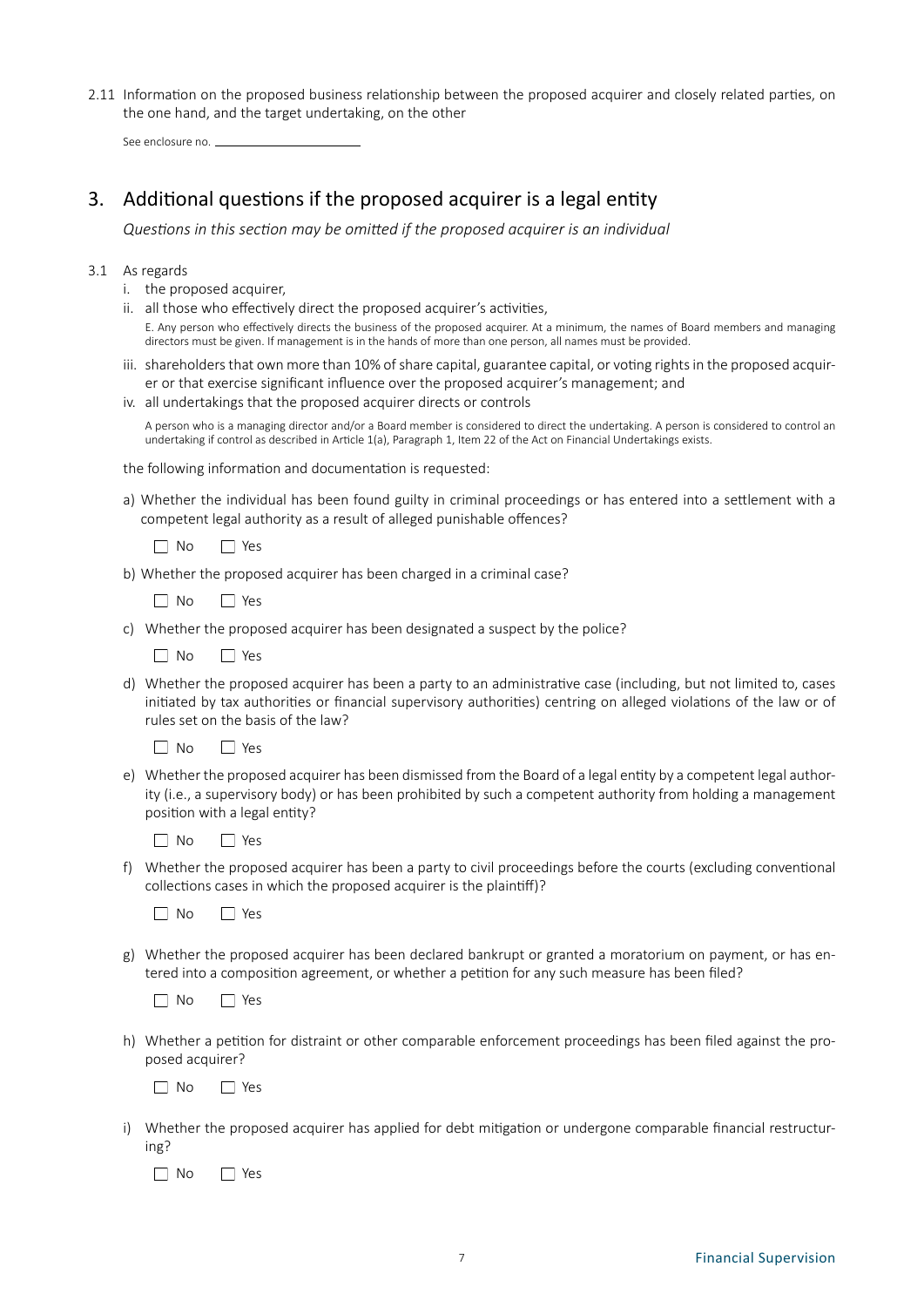j) Whether the proposed acquirer is on the default register maintained by Creditinfo Lánstraust hf. or a comparable foreign agency?

No **No** Yes

k) Whether the proposed acquirer has been refused a permit to conduct licensed operations or carry out licensed work, and whether such a permit has been revoked or invalidated?

No Yes

- l) Whether the proposed acquirer has been expelled from a professional body or association?
	- No Yes
- m) Whether the proposed acquirer has been dismissed from employment, a position of trust, a fiduciary relationship, or other comparable position, or whether the proposed acquirer has been asked to resign from such a position?

No PYes

Please specify the legal entities/individuals that the answers cover (cf. i, ii, iii and iv above)

See enclosure no. \_\_

This information shall not be limited to incidents in Iceland but shall also include incidents taking place in other countries.

If the response to any item above is yes, detailed information shall be provided.

See enclosure no.

As regards individuals who fall under Items (ii) and (iii) above, the information disclosed in Item (a) shall be supported with a copy of their criminal record, issued by the governmental authorities in the state where the individual in question is domiciled.

See enclosure no.

3.2 Has another supervisory authority conducted an assessment of the proposed acquirer's reputation?

No

□ Yes, see enclosure no. <u>■ ■ Yese</u>

3.3 Does the proposed acquirer have any type of official operating licence? If so, please provide further explanation

No

Yes, see enclosure no.

3.4 Has the proposed acquirer previously applied for any type of official operating licence , either in Iceland or in another country, but then withdrawn the application before a decision had been made?

See enclosure no.

3.5 Has the proposed acquirer's eligibility to own a qualifying holding in a supervised entity been assessed by a financial supervisor in the European Economic Area?

 $\square$  No

- □ Yes, see enclosure no. <u>□ □ □ □ □ □ □ □ □ □</u>
- 3.6 A description of the proposed acquirer's experience and knowledge of financial operations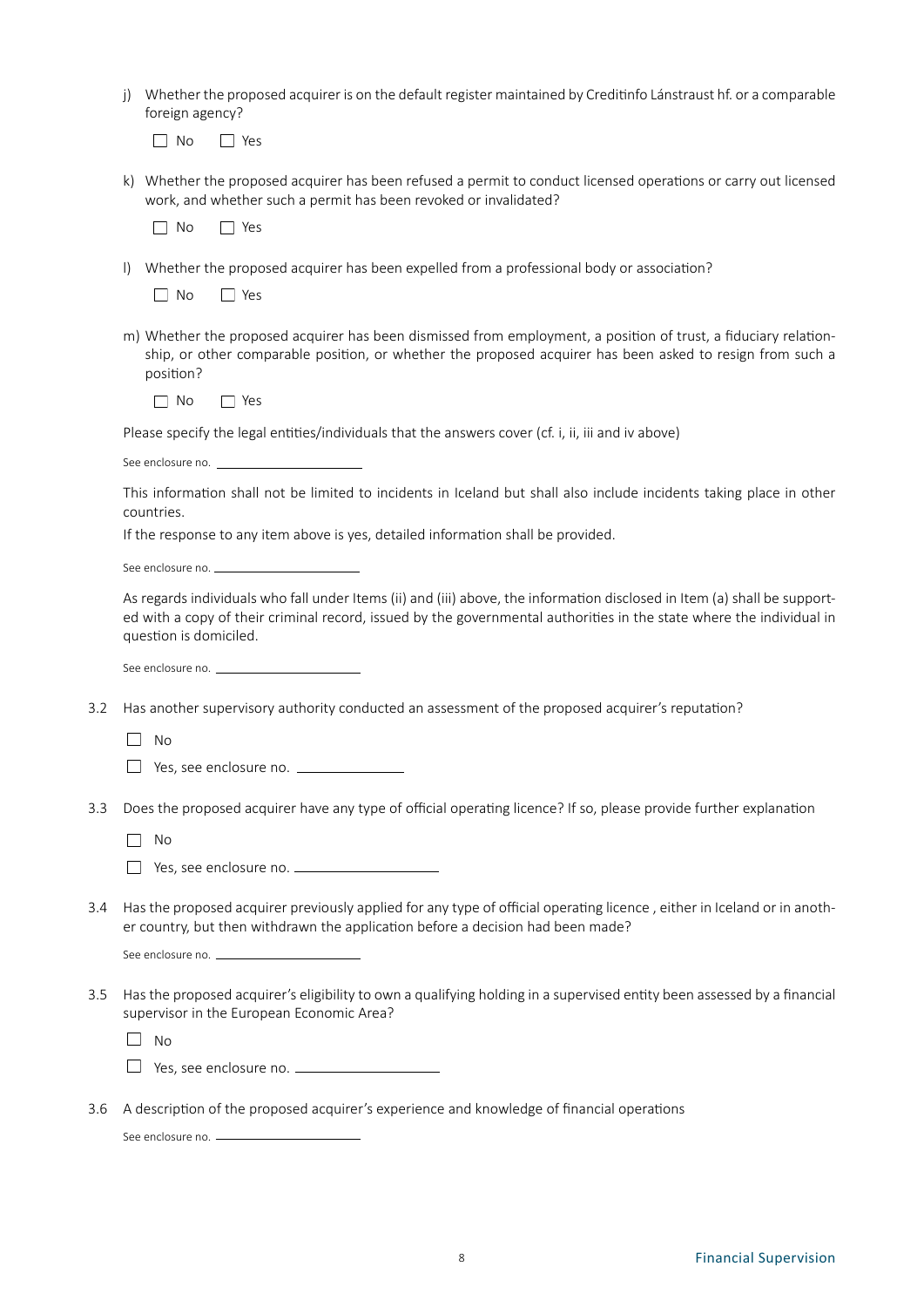3.7 A description of the financial and non-financial interests of

Financial interests include interests relating to lending, guarantees, and pledges. Non-financial interests include blood relationships or close personal relationships.

- i. the proposed acquirer,
- ii. the consolidation to which the proposed acquirer belongs,
- iii. each person who directs the proposed acquirer's operations, including Board members and managing directors,

vis-à-vis:

- a) other current shareholders in the target undertaking.
- b) holders of voting rights in the target undertaking. As regards this item, the notifying party is advised explicitly to refer to Item 2-(c)-(1) on page 36 of the Joint Guidelines mentioned in the introduction.
- c) Board members or managers of the target undertaking,
- d) the target undertaking and the consolidation to which it belongs.

See enclosure no.

3.8 Information on the proposed acquirer's other interests that could conflict with the interests of the target undertaking, together with possible resolutions of such conflicts of interests.

See enclosure no.

3.9 A list of the following shall be submitted:

a) the proposed acquirer's holdings in other undertakings if they represent at least 10% of share capital, b) undertakings in which the proposed acquirer nominates candidates for the Board or Executive Committee.

See enclosure no.

- 3.10 If the proposed acquirer is part of a consolidation, either as parent company or as subsidiary, a detailed organisational chart showing the structure of the entire consolidation is requested, together with information on:
	- a. proportional shareholdings/guarantee capital holdings and voting rights,
	- b. shareholders in legal entities within the consolidation that hold at least 10% of share capital, guarantee capital, or voting rights, or that could exercise significant influence over the management of the undertaking in question,
	- c. a description of the activities of all legal entities within the consolidation.

See enclosure no.

3.11 If the proposed acquirer is part of a consolidation, either as parent company or as subsidiary, information is requested on the relationship between the financial entities and other non-financial entities within the consolidation.

See enclosure no. \_

3.12 If the consolidation to which the proposed acquirer belongs includes a credit institution; a non-life, life, or reinsurance company; or an investment firm, these shall be listed explicitly, as shall the relevant supervisory authorities

See enclosure no. \_

3.13 The annual financial statements of the proposed acquirer, at both parent and consolidated levels, if applicable. The annual accounts of at least the most recent year shall be audited and ratified. If more than six months have passed since the last annual financial statements, examined interim financial statements shall be submitted.

If the proposed acquirer's financial position has changed materially since the last financial statements – i.e., due to earnings, acquisitions or sales of large assets, and/or changes in liabilities – these changes shall be explained in detail. If the financial position has changed materially since the last annual or interim financial statements, a request may be made for interim financial statements covering the period during which the changes in financial position occurred.

If the proposed acquirer is a supervised entity, calculations shall be submitted showing the impact on the entity's mandatory capital ratio or solvency ratio, both before and after the acquisition. A forecast of developments in the ratio over the coming three years is requested as well.

If the proposed acquirer is a newly established entity, forecast balance sheets and profit and loss accounts for the first three operational years shall be submitted, together with the assumptions underlying the forecasts.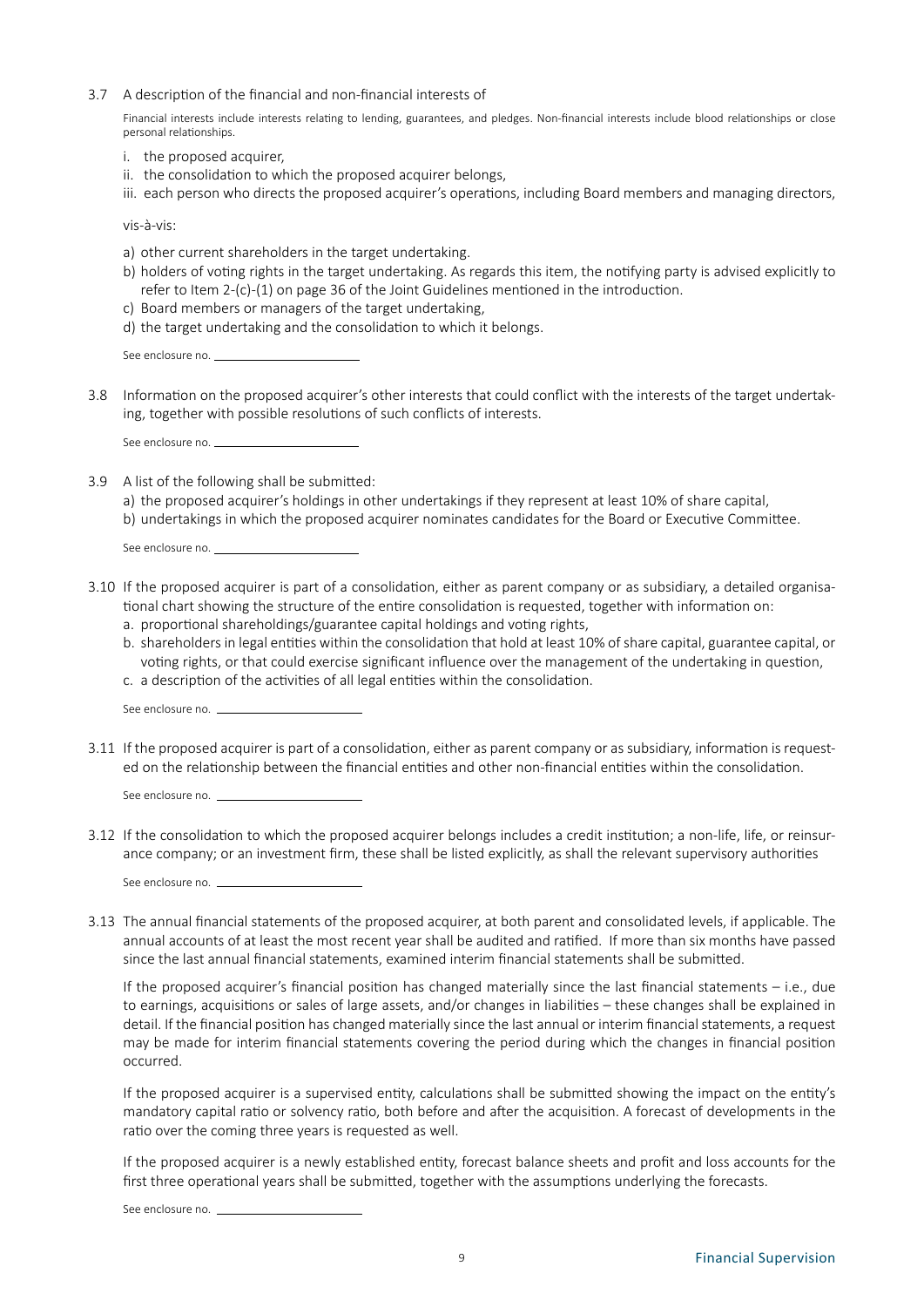3.14 The credit rating of the proposed acquirer is requested, together with an overall rating of the consolidation to which it belongs, if available.

 $\Box$  No □ Yes, see enclosure no. <u></u>

- 3.15 Information on the auditors of the proposed acquirer and when they took over. If the undertaking has changed auditors in the last three years, an explanation of the reason for the change is requested.?
- 3.16 Information on the proposed business relationship between the proposed acquirer and closely related parties, on the one hand, and the target undertaking, on the other

See enclosure no. \_\_

*If the proposed acquirer is a legal entity whose headquarters are in a third country (i.e., outside the European Economic Area), Items 3.17-3.19 shall be completed.*

3.17 FSA Iceland must be provided with a copy of the certificate of good standing issued to the prospective acquirer by the financial supervisor in the prospective acquirer's home state.

See enclosure no.

3.18 FSA Iceland must be provided with a copy of a declaration by the financial supervisor in the prospective acquirer's home state, stating that there are no obstacles to or limitations on disclosure to FSA Iceland of the information necessary for supervision of the target undertaking.

See enclosure no.

3.19 FSA Iceland must be provided with a general description of the rules applying to the prospective acquirer's activities in its home state, including whether the activities are subject to licensing or supervision.

See enclosure no.

*If the prospective acquirer is a sovereign wealth fund, Items 3.20-3.23 shall be completed.*

- 3.20 The name of the governmental ministry or administrative department that defines the fund's investment strategy.
- 3.21 A detailed description of the investment strategy and any restrictions on investment.

See enclosure no.

3.22 The names and positions of those individuals who are responsible for making investment decisions for the fund.

See enclosure no. \_\_

3.23 Details on the influence that the ministry or administrative department has on the day-to-day operations of the fund and the target undertaking.

See enclosure no.

*If the proposed acquirer is a private equity fund or a hedge fund, Items 3.24-3.32 shall be completed.*

3.24 Detailed information on the performance of previous acquisitions of qualifying holdings in the target undertaking. See enclosure no.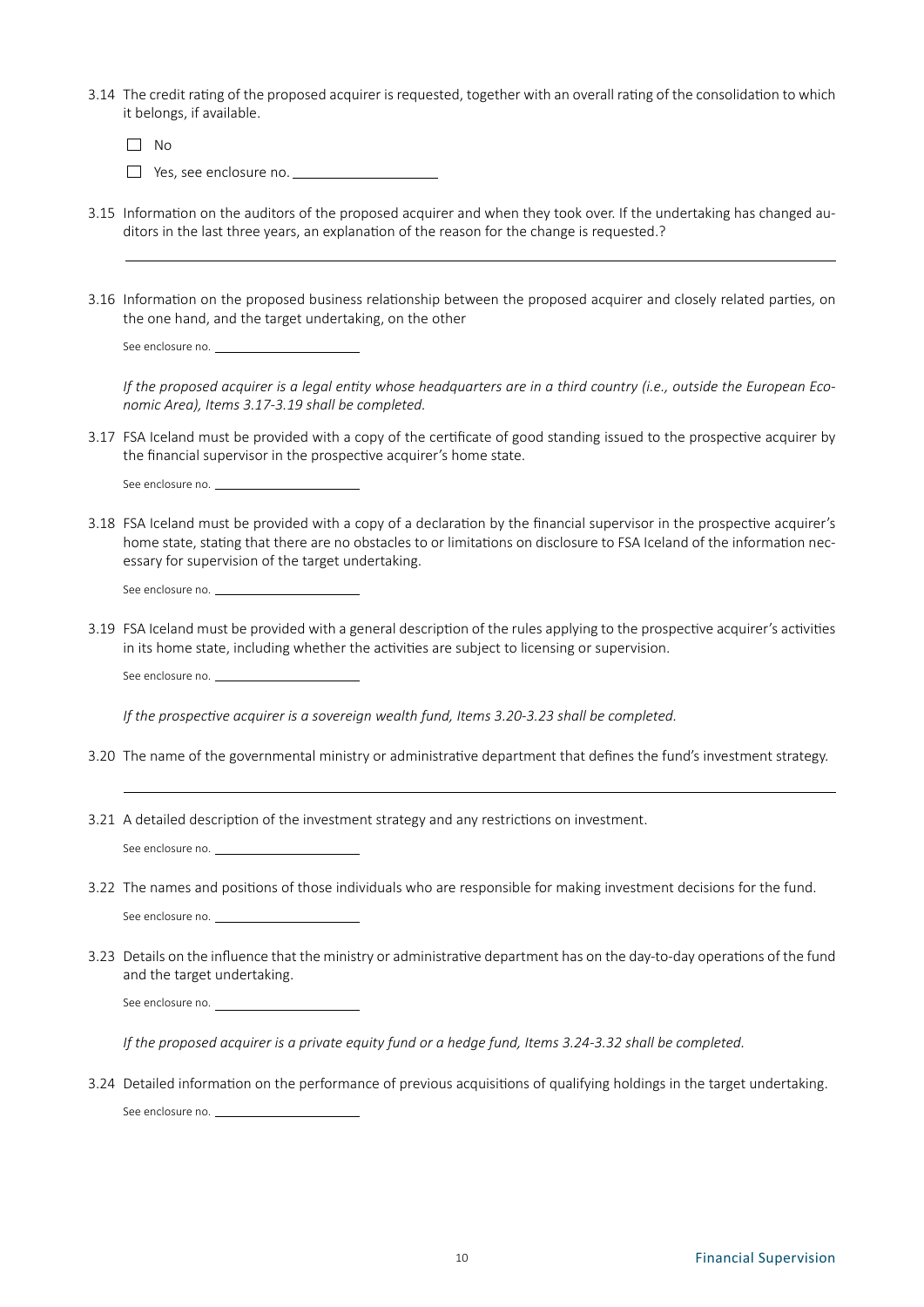- 3.25 A detailed description of the proposed acquirer's investment strategy and all restrictions on investment, including details on investment monitoring, factors on which the proposed acquirer bases investment decisions relating to the target undertaking, and factors that would trigger changes to the proposed acquirer's exit strategy.
	- See enclosure no. \_
- 3.26 A detailed description of the proposed acquirer's decision-making framework for investment decisions. This shall include the names and positions of the individuals responsible for such decisions.

See enclosure no. \_

3.27 A detailed description of the fund's possibilities to provide financial assistance to the target undertaking if the need arises.

| See enclosure no |  |
|------------------|--|
|                  |  |

3.28 Does the proposed acquirer intend to press the target undertaking to sell assets in the next twelve months?

|  | $\Box$ No $\Box$ Yes, see a detailed explanation in enclosure no. |  |
|--|-------------------------------------------------------------------|--|
|  |                                                                   |  |

3.29 Does the target undertaking intend to press for changes in the target undertaking's policy on dividend payments?

 $\Box$  No  $\Box$  Yes, see a detailed explanation in enclosure no.  $\Box$ 

3.30 A detailed description of the proposed acquirer's procedures to combat money laundering and terrorist financing and the statutory framework underlying them.

See enclosure no.

3.31 A description of the proposed acquirer's entrepreneurial activities.

See enclosure no.

3.32 What is the lifetime of the fund, and what are the possibilities for lengthening it?

See enclosure no.

### 4. Information on those who will effectively direct the target undertaking after the acquisition

4.1 Does the proposed acquirer intend to make changes in the financial market undertaking's management in the next twelve months; i.e., by appointing new Board members or managing directors?

No 3 Yes

*If the answer to Question 4.1 is yes, please answer Questions 4.2-4.7.*

- 4.2 Please provide FSA Iceland with the following information on each new manager who will join the management of the financial market undertaking after the acquisition:
	- Name, date and place of birth, Icelandic ID number (or comparable foreign ID number), address, telephone number, and e-mail address.
	- Proposed position within the target undertaking.
	- Detailed curriculum vitae, including the following information:
		- o Formal education and occupational training,
		- o names of all undertakings for which the person has worked,
		- o key tasks at each place of employment.
		- o length of the employment relationship,
		- o name, telephone number, and e-mail address of a contact person at the place in question,

FSA Iceland may contact this person in order to verify the information.

For positions held in the past ten (10) years, the description shall specify the person's sphere of responsibility and decision-making authority within the organisation, as well as the parts of the organisation's activities subject to the person's direction.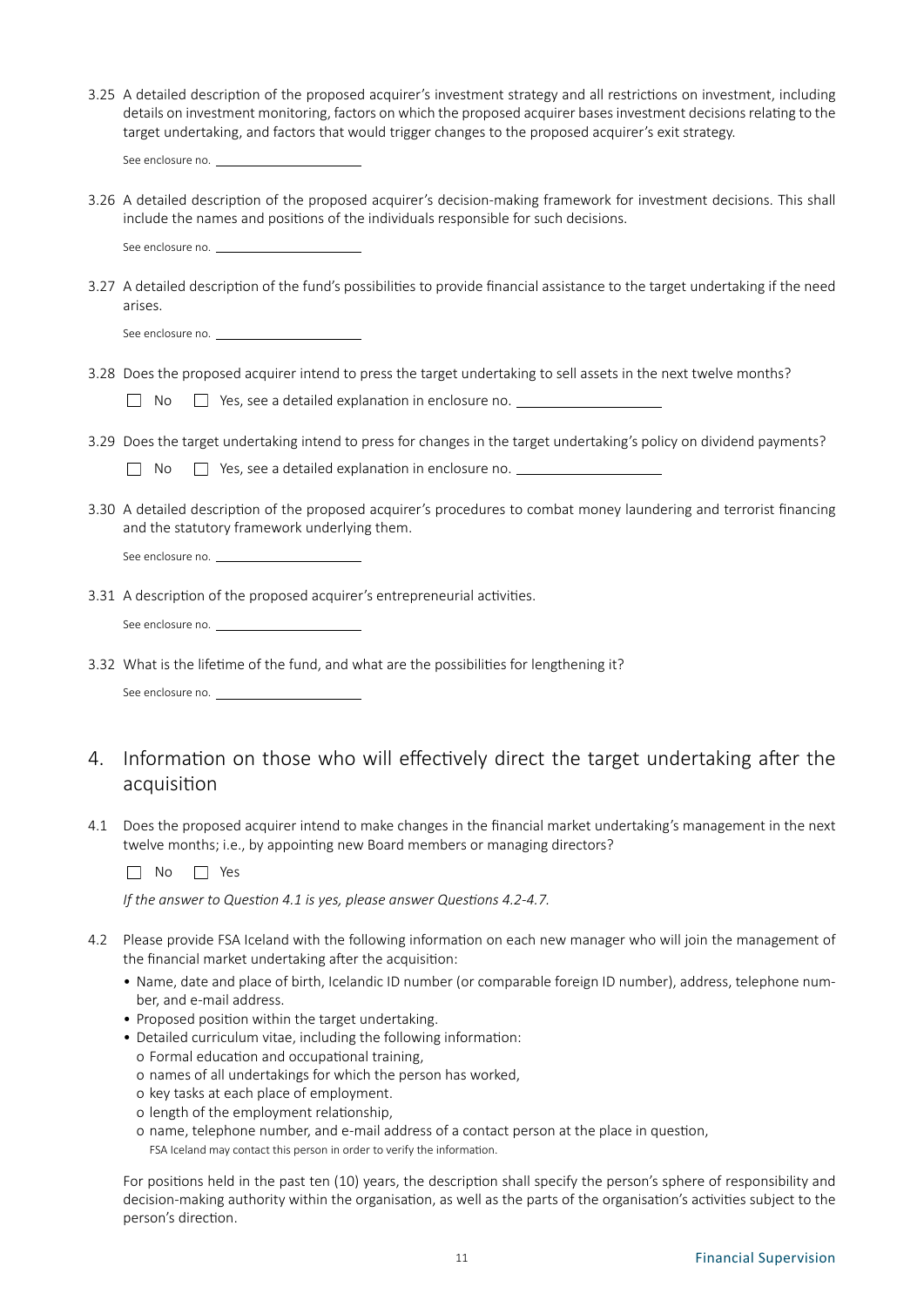In particular, the curriculum vitae shall include professional experience in the target undertaking's field of business.

If the person in question has other experience, such as management experience, this shall be included as well.

See enclosure no.

| 4.3 For each individual who will be a new member of the target undertaking's Board after the acquisition, information |
|-----------------------------------------------------------------------------------------------------------------------|
| is reauested on                                                                                                       |

a) Whether the proposed Board member has been found guilty in criminal proceedings or has entered into a settlement with a competent legal authority as a result of alleged punishable offences.?

| Nο | $\sim$ |
|----|--------|
|    |        |
|    |        |
|    |        |

- b) Whether the proposed Board member has been charged in a criminal case?
	- $\Box$  No  $\Box$  Yes
- c) Whether the proposed Board member has been designated a suspect by the police?
	- $\n  $\square$  No  $\square$  Yes$
- d) Whether the proposed Board member has been a party to an administrative case (including, but not limited to, cases initiated by tax authorities or financial supervisory authorities) centring on alleged violations of the law or of rules set on the basis of the law?

 $\neg$  No  $\neg$  Yes

e) Whether the proposed Board member has been dismissed from the Board of a legal entity by a competent legal authority (i.e., a supervisory body) or has been prohibited by such a competent authority from holding a management position with a legal entity?

| $\Omega$<br>∖ |  |
|---------------|--|
|---------------|--|

f) Whether the proposed Board member has been a party to civil proceedings before the courts (excluding conventional collections cases in which the proposed Board member is the plaintiff)?

| N٥ | iai |
|----|-----|
|    |     |

g) Whether the proposed Board member has been declared bankrupt or granted a moratorium on payment, or has entered into a composition agreement, or whether a petition for any such measure has been filed?

 $\n  $\square$  No  $\square$  Yes$ 

- h) Whether a petition for distraint or other comparable enforcement proceedings has been filed against the proposed Board member?
	- $\Box$  No  $\Box$  Yes
- i) Whether the proposed Board member has applied for debt mitigation or undergone comparable financial restructuring?

Nei Yes

j) Whether the proposed Board member is on the default register maintained by Creditinfo Lánstraust hf. or a comparable foreign agency?

Nei Já

k) Whether the proposed Board member has been refused a permit to conduct licensed operations or carry out licensed work, and whether such a permit has been revoked or invalidated?

Nei Já

l) Whether the proposed Board member has been expelled from a professional body or association?

 $\Box$  Nei  $\Box$  Já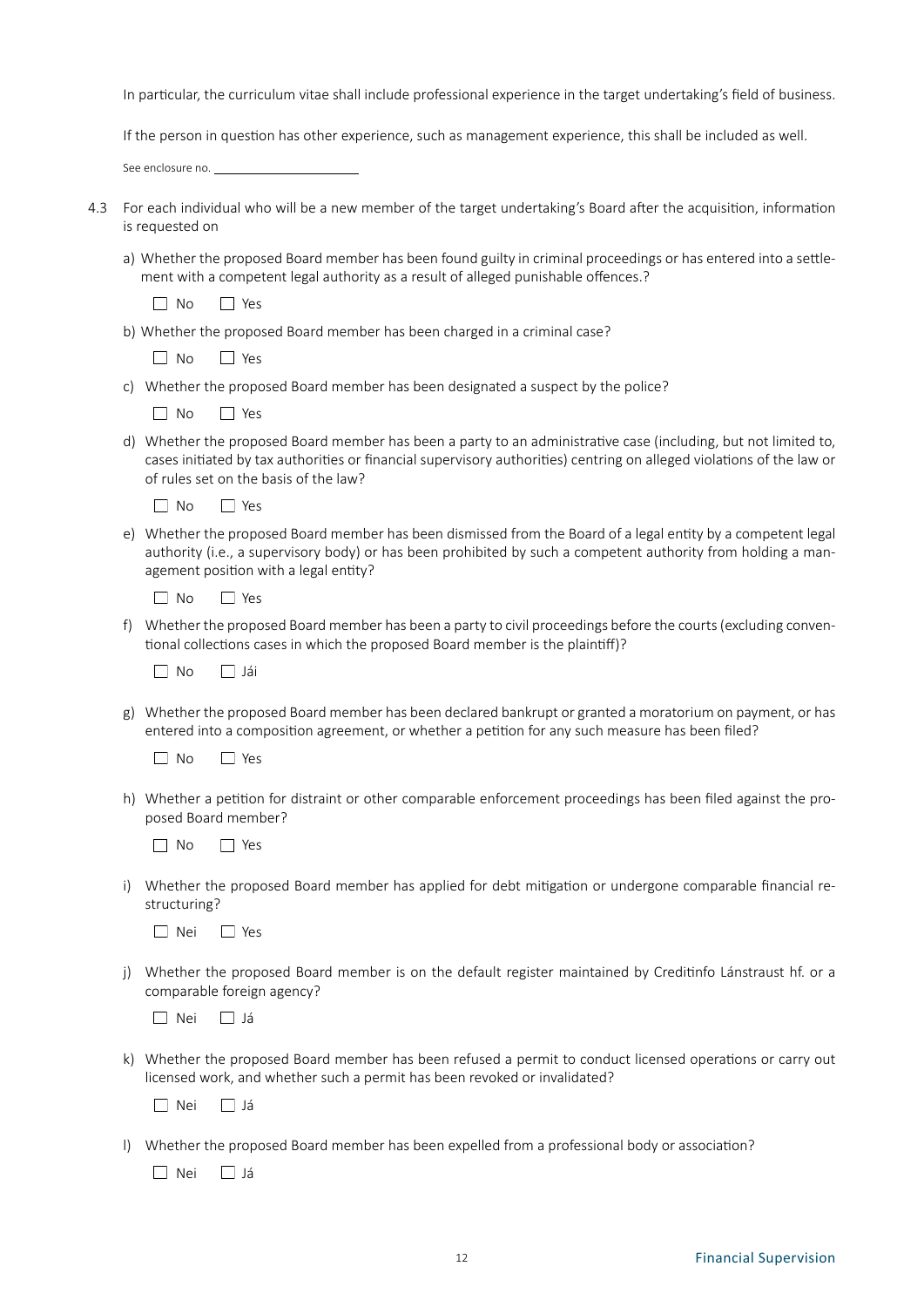| m) Whether the proposed Board member has been dismissed from employment, a position of trust, a fiduciary |
|-----------------------------------------------------------------------------------------------------------|
| relationship, or other comparable position, or whether the proposed Board member has been asked to resign |
| from such a position?                                                                                     |

No PYes

Please specify the individuals that the answers cover

See enclosure no. \_\_

This information shall not be limited to incidents in Iceland but shall also include incidents taking place in other countries.

If the response to any item above is yes, detailed information shall be provided.

See enclosure no.

The information in Item (a) shall be supported with a copy of the person's criminal record.

| See enclosure no. |
|-------------------|
|                   |

4.4 If another supervisory authority has assessed the reputation of a person who will be a new manager of the target undertaking after the acquisition, the name of the supervisor and the outcome of the assessment shall be submitted?

 $\Box$  No

| $\Box$ Yes, see enclosure no. |  |
|-------------------------------|--|
|                               |  |

- 4.5 A description of the interests of the person who will be a new member of the target undertaking's Board after the acquisition, and those of the person's close family members, vis-à-vis the Board members and management (including key management) of the target undertaking. Both financial and non-financial interests shall be described.
	- See enclosure no.
- 4.6 An estimate of the minimum time, both annually and monthly, the person in question will devote to the performance of their functions within the target undertaking

See enclosure no.

- 4.7 Information on executive and non-executive directorships held by the person in question, as well as other participation in legal entities other than the target undertaking.
	- See enclosure no. \_\_
- 4.8 Is the person in question domiciled in Iceland, and if not, is Icelandic domicile planned??
	- $\Box$  Yes  $\Box$  No, but intends to  $\Box$  No, and does not intend to

### 5. Information on the proposed acquisition

5.1 Name and national ID number of the target undertaking.

Name

ID number

5.2 A timeline for the proposed acquisition.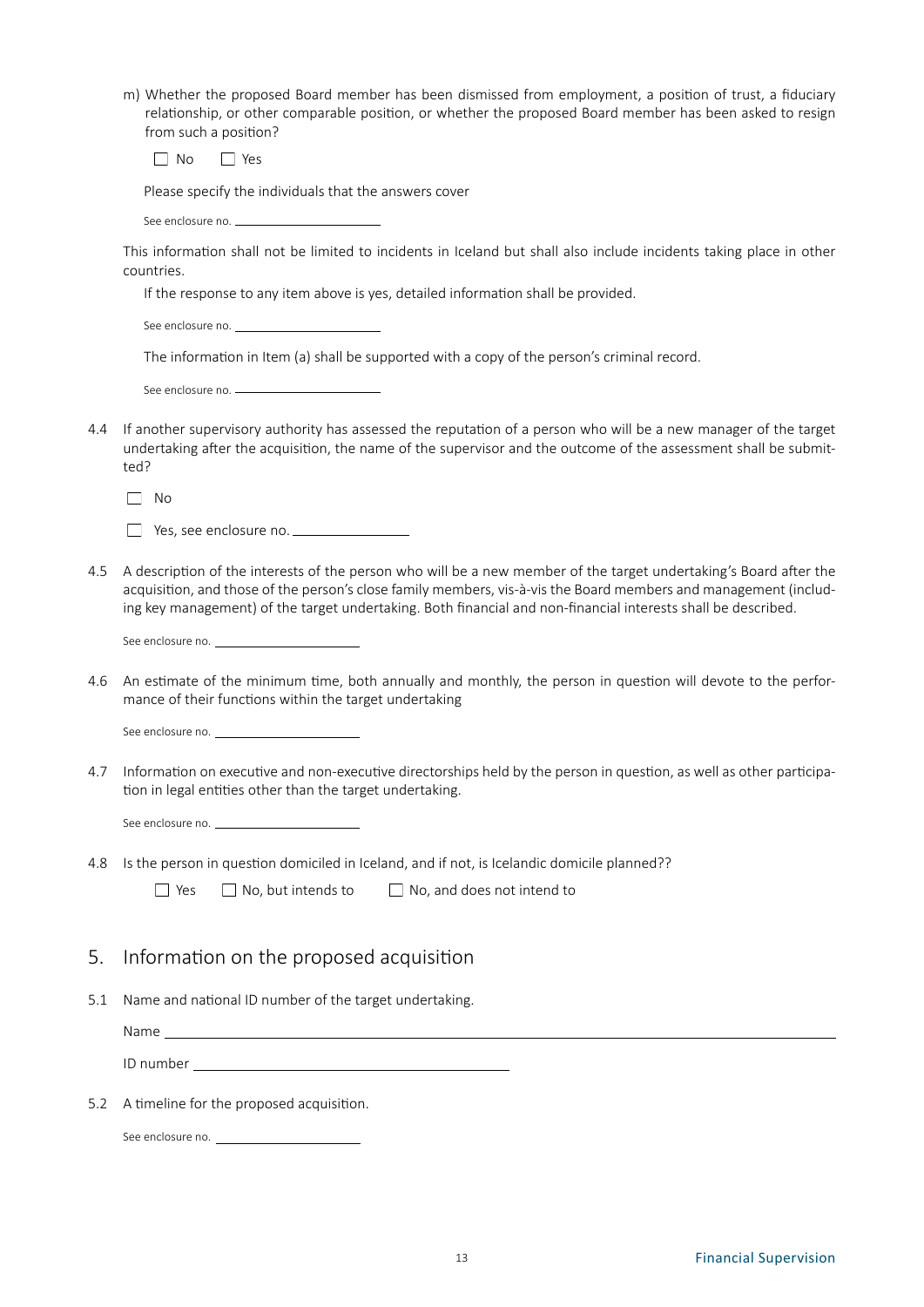| 5.3 Information on the seller of the proposed acquirer's holding              |
|-------------------------------------------------------------------------------|
| FSA Iceland may request a copy of the purchase agreement between the parties. |
|                                                                               |

- See enclosure no.
- 5.4 Information on the proposed acquirer's intentions vis-à-vis the investment; i.e., whether it is intended as a portfolio investment or a strategic investment.

See enclosure no. \_\_

5.5 Total share capital/guarantee capital in the target undertaking and the share capital/guarantee capital held by the proposed acquirer, together with the ownership share, expressed in percentage points, both before and after the acquisition that results in the qualifying holding.

5.6 The share of voting rights (if different from the ownership share) that the proposed acquirer owns, both before and after the acquisition that results in the qualifying holding.

See enclosure no. \_\_

5.7 The average price per share in the transactions that result in the qualifying holding, together with the total price the proposed acquirer will pay for the acquisition that results in the qualifying holding.

 $\Box$  Nei  $\Box$  Yes, see enclosure no.

5.8 The criteria used to determine the price for the transaction and the reason for the difference, if any, between the market price and the price of the acquisition.

See enclosure no.

5.9 Is the proposed acquirer acting in concert with any other shareholder(s) in the target undertaking, cf. Article 1(a), Paragraph 1, Item 25 of the Act on Financial Undertakings? If the answer is yes, a list of all such shareholders is requested.

 $\Box$  No  $\Box$  Yes, see enclosure no.

5.10 Does the proposed acquirer plan to enter into a verbal or written shareholder agreement with other shareholders in the target undertaking, or has such an agreement already been made? If so, please explain the substance of the agreement.

No Yes, see enclosure no.

5.11 Will the proposed acquirer bear all of the expected profit from the transaction or, as applicable, all of the expected loss?

 $\Box$  Já  $\Box$  No, see a detailed explanation in enclosure no.

5.12 Has the proposed acquirer entered into derivatives contracts (for instance, forward contracts, profit-sharing agreements, or call or put options) using shares issued by the target undertaking as the underlying asset? If so, describe in detail the substance of the agreements and the counterparties.

 $\Box$  No  $\Box$  Yes, see enclosure no.  $\Box$ 

5.13 Will a third party handle the financing for the acquisition? If so, please provide the name of this party.

 $\Box$  No  $\Box$  Yes, name: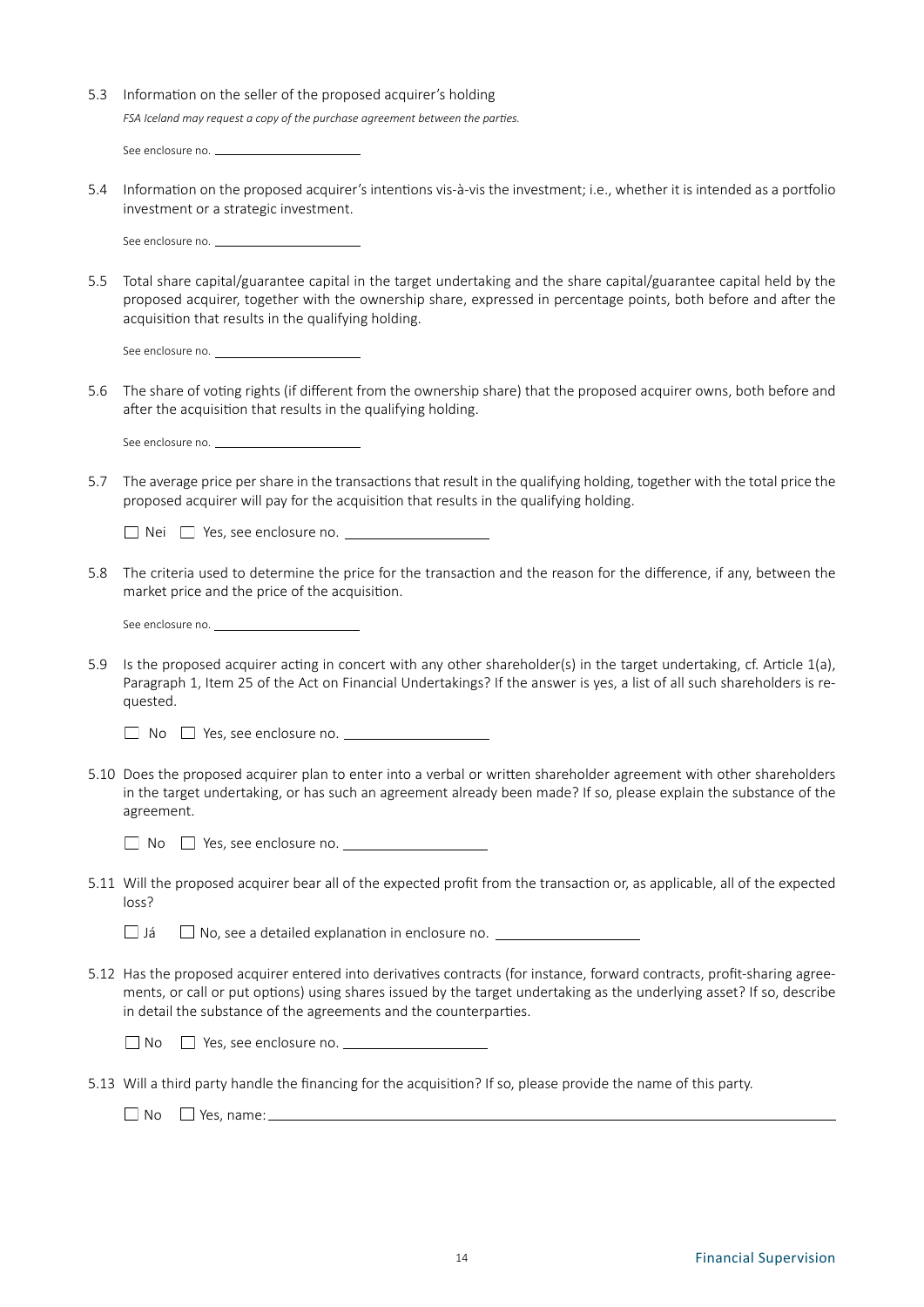5.14 Has the proposed acquirer engaged in discussions with other shareholders of the target undertaking concerning changes in the target undertaking's governance, the sale of its assets, or any other distribution of its assets (for instance, with the payment of non-cash dividends to shareholders)?

□ No □ Yes, see enclosure no. <u>●</u>

### 6. Information on the proposed new group structure and its impact on supervision

6.1 If the proposed acquirer is a legal entity, please provide an analysis of the scope of consolidated supervision following the proposed acquisition. The analysis shall specify which entities within the consolidation will be under such supervision after the proposed acquisition, and which levels within the consolidation will be subject to the supervisory requirements on a consolidated or sub-consolidated basis.

See enclosure no.

6.2 Will the proposed acquisition and the relationship that the target undertaking will have with the proposed acquirer affect the target undertaking's ability to provide timely and accurate information to FSA Iceland?

See enclosure no.

### 7. Information on the financing of the proposed acquisition

7.1 A detailed report explaining the financing of the proposed acquisition shall be submitted. The report shall include, at a minimum, all of the information listed in Item 7.2.

See enclosure no. \_

- 7.2 The minimum information to be provided is as follows:
	- a) Information on the use of financial resources for the acquisition, the source of the financing, and, as applicable, supporting documentation verifying that no money laundering is being attempted through the proposed acquisition (e.g. a copy of a wire or bank transfer from a bank account in the name of the proposed acquirer to the seller or a signed letter from a public accountant detailing the source of the financing),
	- b) Information on the means of payment to be used for the proposed acquisition and the routing of payments to the seller,
	- c) Information on whether payments for the proposed acquisition will be acquired in the financial markets as applicable, through issuance of financial instruments,
	- d) Information on borrowed funds to be used for the proposed acquisition, including the name(s) of the lender(s) and details about the loan in question (maturities, key terms and conditions, pledges and guarantees, and other collateral rights), and information on the funds the proposed acquirer intends to use to repay the loan(s). If the lender is not a supervised financial entity. account shall be given of the source of the borrowed funds provided by the lender to the proposed acquirer,
	- e) Information on any type of financial arrangement that the proposed acquirer has entered into with other shareholders in the target undertaking.
	- f) Information on the assets that the proposed acquirer or the target undertaking intends to sell in order to finance the proposed acquisition. Such information may include terms of sale, price, appraisal, and other details.

### 8. Information to be provided if the proposed acquisition would result in a qualifying holding of up to 20%

*If the proposed qualifying holding equals up to 20% of share capital/quarantee capital in the target undertaking, the proposed acquirer shall submit an ownership strategy containing the information requested in Item 8.1. The strategy shall be set forth in a separate document and signed by the proposed acquirer.*

- a) The objective of the acquisition shall be described, including the following:
	- i. whether there are plans to change the target undertaking's activities or management;
	- ii. the impact on the target undertaking's operations;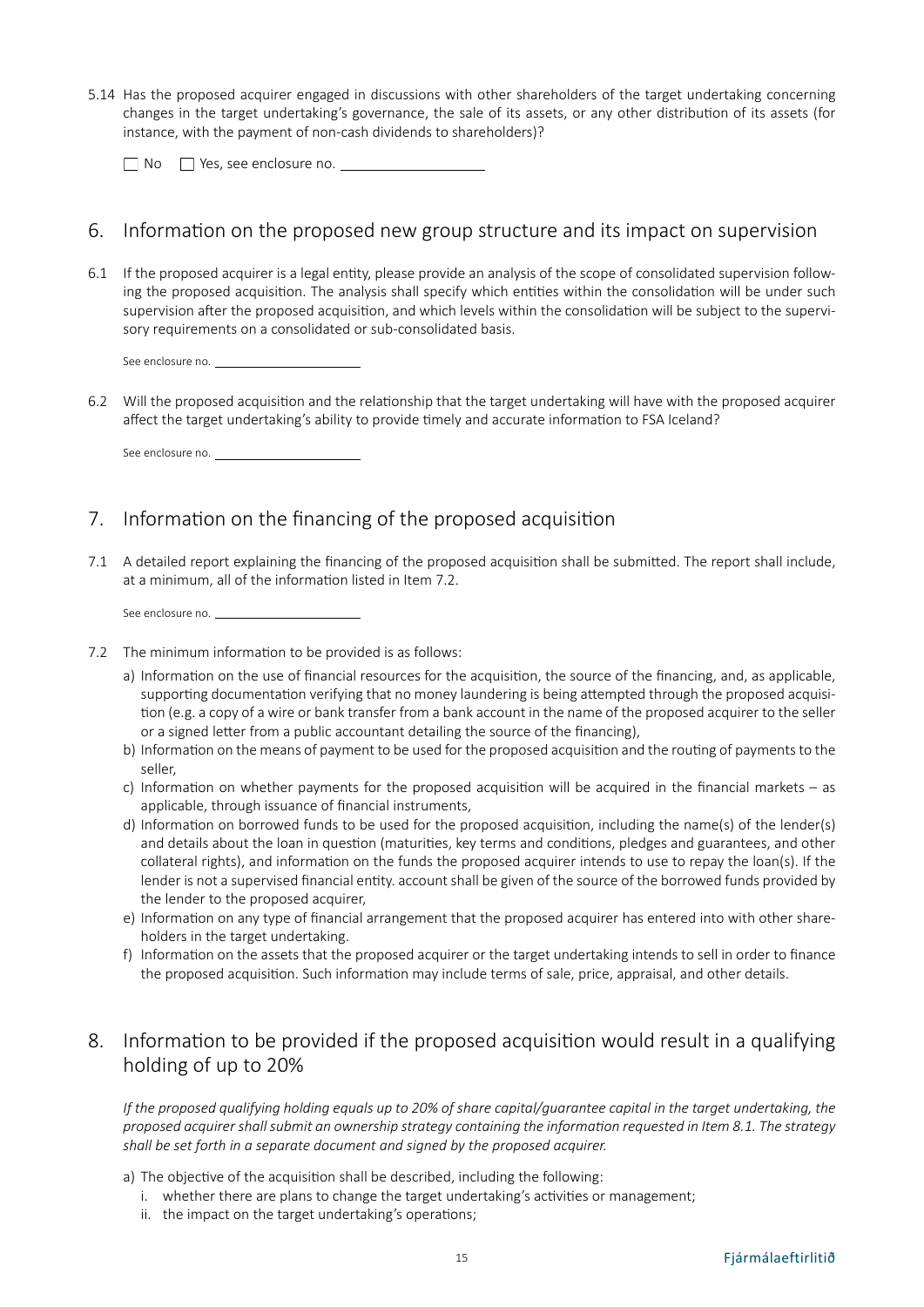- iii. whether the acquisition is intended as a long-term investment;
- iv. whether the proposed acquirer has plans to increase, decrease, or maintain the holding in the foreseeable future;
- v. the proposed acquirer's plans concerning the target undertaking, particularly to include whether or not the proposed acquirer intends to be an active minority shareholder, and the reasons for this.
- b) Information on the proposed acquirer's financial capacity and willingness to support the target undertaking with additional own funds if
	- i. the target undertaking experiences financial difficulties, or
	- ii. additional own funds are needed for the target undertaking's development.

See enclosure no.

## 9. Information to be provided if the proposed acquisition would result in a qualifying holding of 20-50%

*If the proposed qualifying holding equals 20-50% of share capital/guarantee capital in the target undertaking, the proposed acquirer shall submit an ownership strategy containing the information requested in Item 9.1. The strategy shall be set forth in a separate document and signed by the proposed acquirer.*

- a) The objective of the acquisition shall be described, including the following:
	- i. whether there are plans to change the target undertaking's activities or management;
	- ii. the impact on the target undertaking's operations;
	- iii. whether the acquisition is intended as a long-term investment;
	- iv. whether the proposed acquirer has plans to increase, decrease, or maintain the holding in the foreseeable future;
	- v. the proposed acquirer's plans concerning the target undertaking, particularly to include whether or not the proposed acquirer intends to be an active minority shareholder, and the reasons for this.
- b) Information on the proposed acquirer's financial capacity and willingness to support the target undertaking with additional own funds if
	- i. the target undertaking experiences financial difficulties, or
	- ii. additional own funds are needed for the target undertaking's development.
- c) Information on the influence the proposed acquirer intends to have on the target undertaking's financial position, including dividend policy, strategic development, and allocation of resources.
- d) Information on the proposed acquirer's intentions and expectations vis-à-vis the target undertaking over the coming three to five years. The following information shall be included:
	- i. the overall aim of the proposed acquisition;
	- ii. financial objectives over the coming three to five years (return on equity, cost-benefit ratio, earnings per share, etc.);
	- iii. potential changes to activities/products/target groups, and potential reallocation of financial resources within the target undertaking;
	- iv. processes for integrating the target undertaking into the proposed acquirer's consolidated organisational structure, including a description of the intended interactions with other entities in the group, and a description of the policy on intra-group interactions.

See enclosure no.

# 10. Information to be provided if the proposed acquisition would result in a qualifying holding of 50% or more

*If the proposed qualifying holding equals more than 50% of share capital/guarantee capital in the target undertaking, the proposed acquirer shall submit an ownership strategy containing the information requested in Item 10.1. The strategy shall be set forth in a separate document and signed by the proposed acquirer.*

- a) A three-year business plan containing the objectives of the proposed acquisition and the principal methods to be employed in their pursuit, including:
	- a. the overall aim of the proposed acquisition;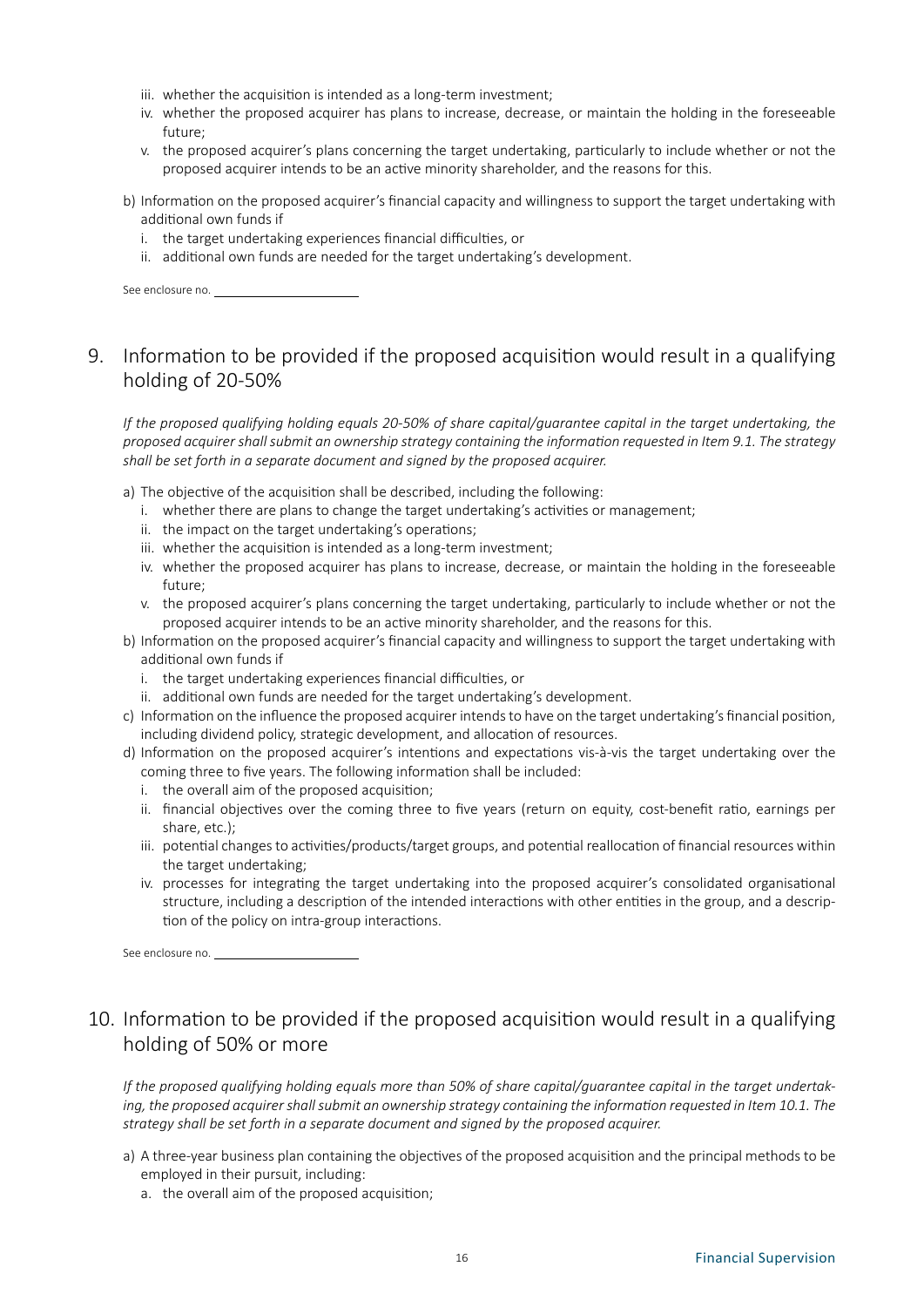- b. financial objectives over the coming three to five years (return on equity, cost-benefit ratio, earnings per share, etc.);
- c. potential changes to activities/products/target groups, and potential reallocation of financial resources within the target undertaking;
- d. processes for integrating the target undertaking into the proposed acquirer's consolidated organisational structure, including a description of the intended interactions with other entities in the group, and a description of the policy on intra-group interactions.
	- i. For undertakings licensed in and subject to supervision within the EEA, information on the specific departments within the consolidated organisational structure that are affected by the acquisition will be sufficient.
- b) Information on the proposed acquirer's financial capacity and willingness to support the target undertaking with additional own funds if
	- a. the target undertaking experiences financial difficulties, or
	- b. additional own funds are needed for the target undertaking's development.
- c) The proposed acquirer's estimated financial statements for a period of at least three years, at the consolidated and parent company level, including the following:
	- a. An estimated balance sheet and profit and loss account.
	- b. Estimated capital requirements and solvency margins.
	- c. A discussion of risk exposures, including credit risk, market risk, operational risk, and other relevant risks.
	- d. A summary of projected intra-group transactions.
- d) Proposed changes in the target undertaking's governance practices and overall organisational structure, including: the Board of Directors;
	- a. The composition and/or duties of the Board and key employees. Information is also requested on the impact on the composition and duties of committees appointed by the aforementioned parties (i.e., credit committee, risk committee, auditing committee, etc.).
	- b. the duties of the managing director(s). If it is planned to hire a new managing director, information on the person concerned is requested. It should be noted that FSA Iceland assesses the person's eligibility according to Article 52 of the Act on Financial Undertakings.
	- c. Procedures and systems pertaining to administration, accounting, auditing, internal controls, compliance (including anti-money laundering measures), and risk management, together with information on whether there are plans to change rules on appointments to key positions such as internal auditor, compliance officer, and risk management officer.
	- d. Activities or tasks undertaken by the financial undertaking.
	- e. The overall IT architecture, including any type of changes to policies on outsourcing, data flows, software used within the organisation, key procedures on security of data and systems, access to data and systems, equipment to be used (such as data backup, business continuity, auditing trails, etc.), changes in risk assessment, and other matters of importance in operating IT systems and assessing the associated risk.
	- f. The policy in place on outsourcing (the departments concerned, the selection of service providers, etc.) and the rights and responsibilities of the principal parties according to contractual provisions (i.e., audit arrangements and expected quality of service, etc.).
	- g. Any other relevant information pertaining to the impact of the acquisition on the governance and overall organisation of the target undertaking, including all changes in shareholders' voting rights.

See enclosure no

### 11. Reduced information requirements

- 11.1 If the proposed acquirer is an entity subject to licensing and oversight by a financial supervisory authority in the European Economic Area, and assuming that the target undertaking in which a qualifying holding will be created satisfies the requirements found in Item 11.4, the proposed acquirer need only provide the information referred to in Item 11.2 or 11.3.
- 11.2 If the proposed acquirer is an individual, responses shall be provided to the following items in this checklist:
	- All items that pertain to individuals in Section 1.
	- Items 2.6, 2.7, 2.8, 2.9, and 2.10.
	- All items in Sections 4, 5, and 7.
	- $\bullet$  Item 6.1.
	- All items in Sections 8, 9, or 10, depending on how large the proposed holding is.